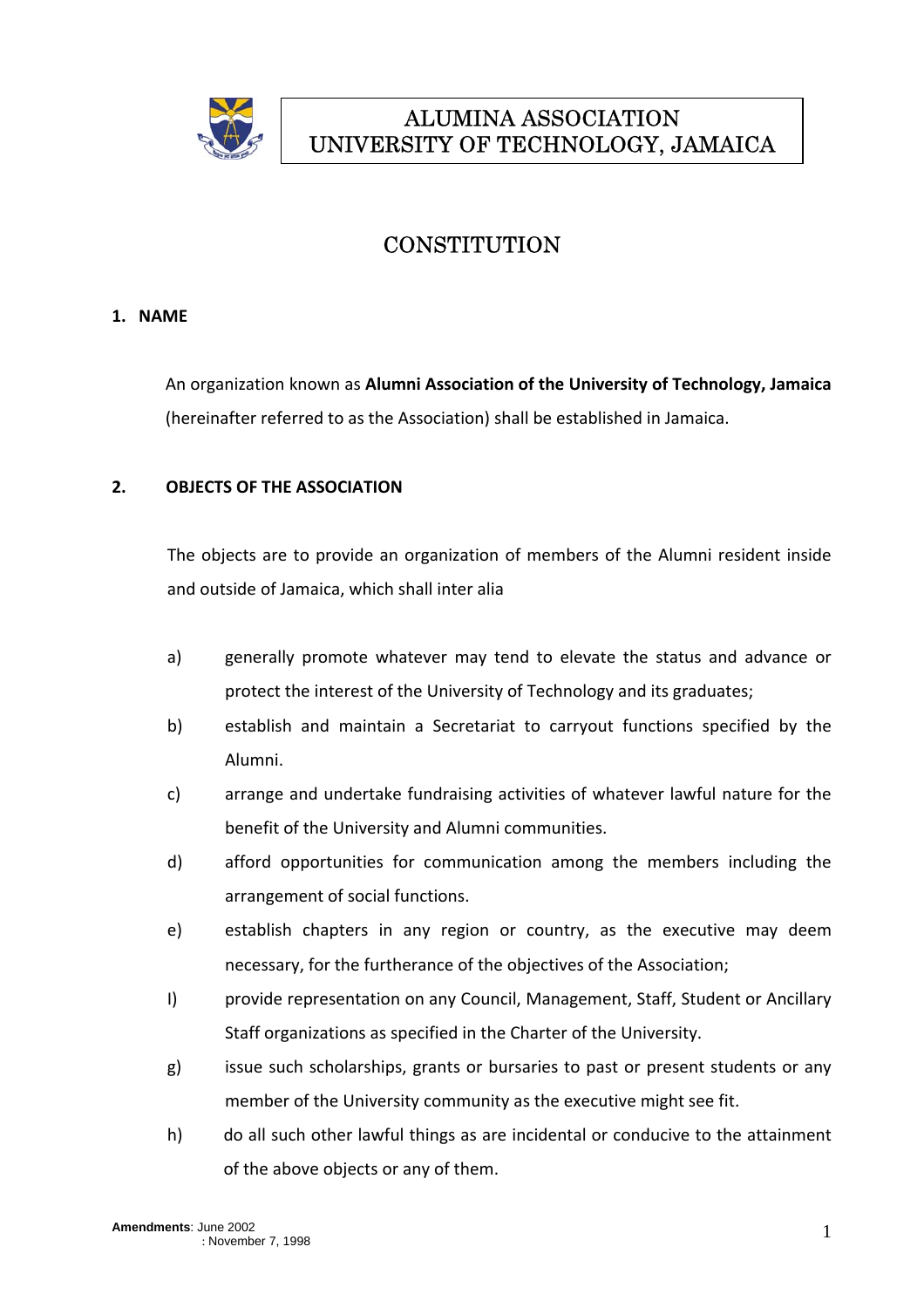## **3. MEMBERSHIP**

All persons who attended a formal course of study at the former College of Arts Science and Technology and/or the University of Technology shall:

- a) be eligible for membership in the Association upon application (addressed in writing to the Honorary Secretary) for admission to membership.
	- i) Indicate his/her willingness to abide by the Rules and Regulations the Association in force from time to time
	- ii) pay such subscriptions as are prescribed by these Regulations.
- b) having been admitted to membership remain member unless and until:
	- i) submission of a written resignation to the Honorary Secretary or;
	- ii) be in arrears of subscription due for a period of more than twelve months.

## **3. SUBSCRIPTION**

Membership subscriptions shall be due and payable on the First day of January in each year at such rate as the Association in General Meeting may from time-to-time determine.

Provided that —In the case of ill-health, misfortune, advanced age, retirement or other grounds the Association on the recommendation of the Executive Committee may remit or reduce the subscription payable by any member;

## **4. MANAGEMENT OF THE ASSOCIATION**

## **a) Constitution and Composition**

The management of the Association shall be vested in a Committee to be known as "the Executive Committee composed of

- i) The Executive Officers of the Association elected in accordance with Regulation No. *5* (b) of these Regulations;
- ii) The immediate Past President;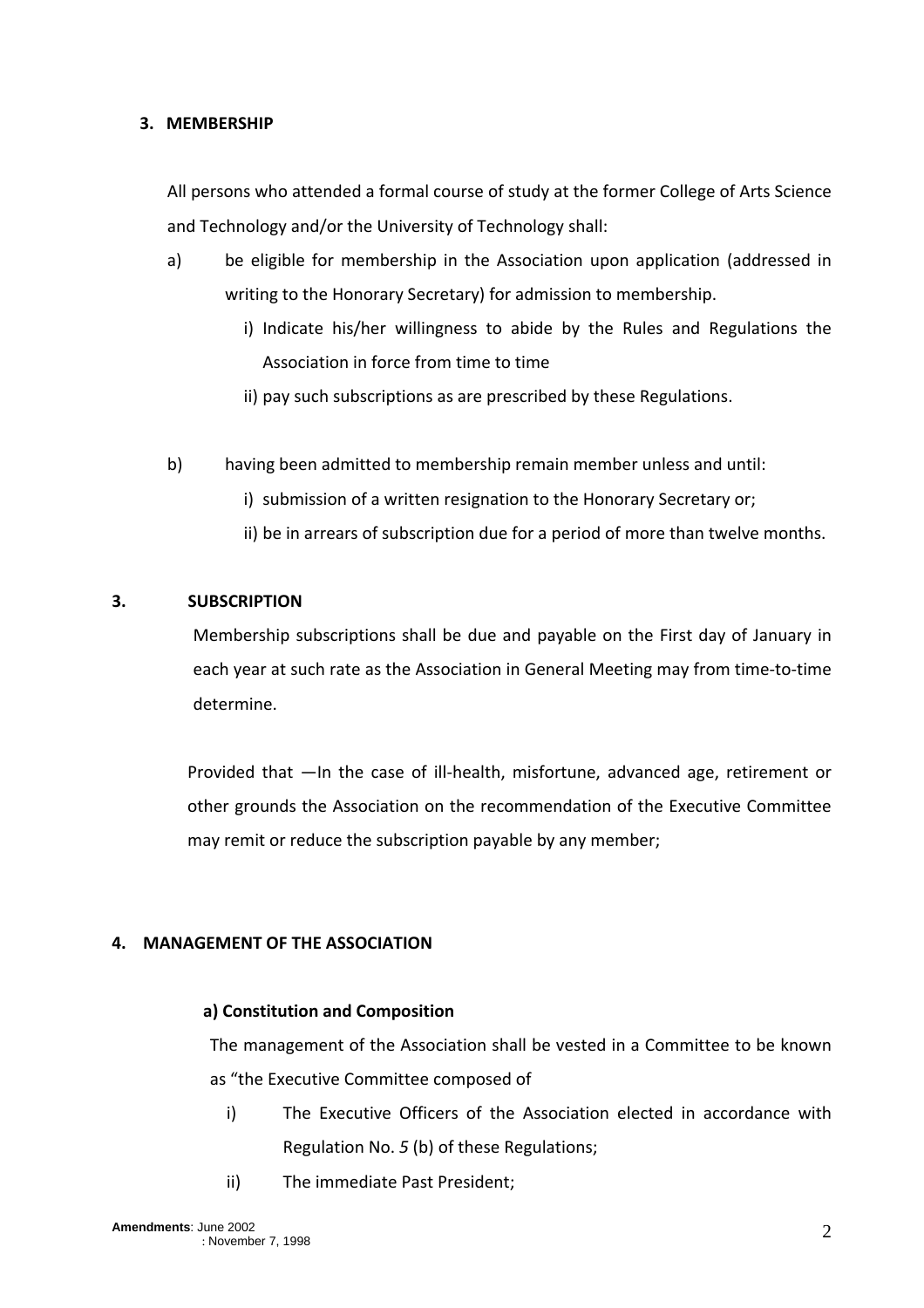- iii) Such other members of the Association (not exceeding three in number) who may be elected at the general meeting at which twenty five shall form the quorum;
- iv) The Executive Committee may, if it thinks fit, co-opt additional members to the Committee;
- v) The Executive Committee may appoint any member of the Association to fill any casual vacancy that may arise in the Committee and any member so appointed shall remain in office for so long only as his predecessor would have held office;
- vi) The Committee shall meet not less than four times per year.

## **b) Executive Officers**

The Association shall at each Annual General Meeting elect from amongst its members the following officers: President Vice President ‐ Finance and Administration Vice President — Membership Vice President — Marketing, Public Relations and Fund Raising

The term of the Executive Officers shall be no less than two years. The Executive Members by majority vote can recommend a change in the composition of the Executive committee where individuals have failed to perform the duties assigned (*or where it is indicted by such members that he/she is no longer able to serve in such capacity or that the position has become vacant by regulations as stipulated in the guidelines governing the constitution*). Such changes must be presented to the general membership at the Annual General Meetings.

The Association shall hold an Annual General Meeting to present the audited financial statements and to update the general membership of its progress and to allow for its input in the general administration of the Association.

No President shall ordinarily hold office for more than two consecutive terms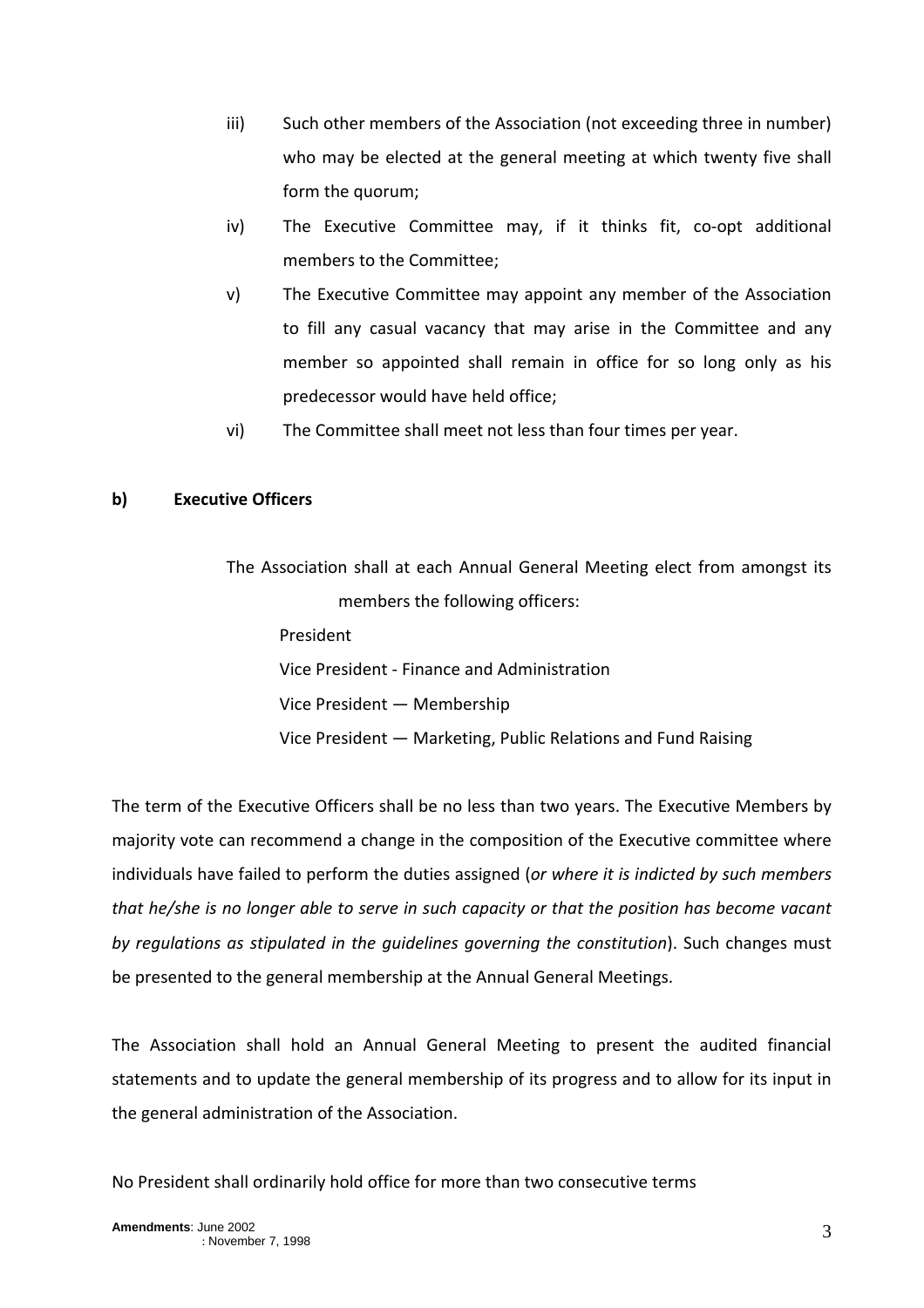### **c) Attendance at Meetings**

A record of the attendance of the members of the Committee shall be kept by the Alumni Secretariat. A member who is absent from three meetings in succession without notifying the Alumni Secretariat may be expelled from the Committee

#### **d) Quorum for Executive Meeting**

The quorum for Executive Meeting shall be five.

## **5. ORDINARY MEETINGS**

Ordinary meetings of the Association shall be held at such times and places as the Executive Committee may appoint. The Chair shall be taken by the President or in his/her absence, the President Elect, and in his/her absence, the Vice-President of the Association, or if these were absent the members shall elect a Chairperson for the occasion.

## **6. SPECIAL MEETINGS**

By resolution of the Association or at the request of the President or upon a written requisition of fifteen or more members of the Association, the Honorary Secretary shall convene a Special Meeting stating fully the objects for which it is called. Every such meeting shall be held within twenty‐eight days from the passing of such resolution or the receipt of such requisition.

#### **7. ANNUAL GENERAL MEETING**

The Annual General Meeting of members shall be held at a date not sooner than nine or later than fifteen months after the previous Annual General Meeting to receive the report and financial statements for the preceding year and to elect members to the Executive Committee and to transact any other necessary business.